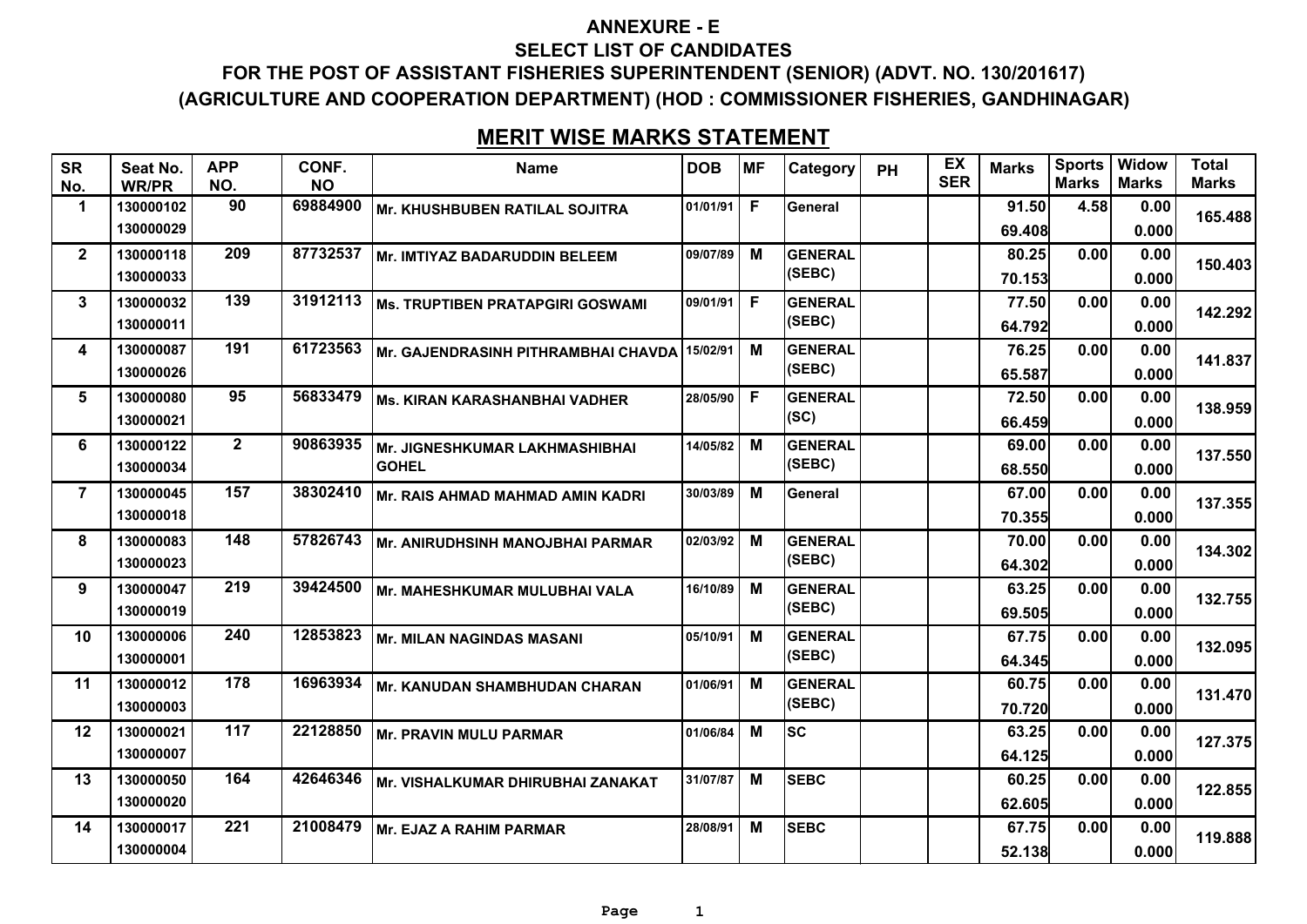#### **ANNEXURE - E**

#### **SELECT LIST OF CANDIDATES**

**FOR THE POST OF ASSISTANT FISHERIES SUPERINTENDENT (SENIOR) (ADVT. NO. 130/201617) (AGRICULTURE AND COOPERATION DEPARTMENT) (HOD : COMMISSIONER FISHERIES, GANDHINAGAR)**

# **MERIT WISE MARKS STATEMENT**

| <b>SR</b><br>No. | Seat No.<br><b>WR/PR</b> | <b>APP</b><br>NO. | CONF.<br>ΝO | <b>Name</b>                              | <b>DOB</b> | MF | <b>Category</b> | <b>PH</b>   | EX<br><b>SER</b> | <b>Marks</b> | <b>Sports</b><br>Marks | Widow<br><b>Marks</b> | <b>Total</b><br><b>Marks</b> |
|------------------|--------------------------|-------------------|-------------|------------------------------------------|------------|----|-----------------|-------------|------------------|--------------|------------------------|-----------------------|------------------------------|
| 15               | 130000036                | 124               | 33740926    | <b>IMr. KIRANKUMAR GOPALBHAI BARAIYA</b> | 01/06/90   | M  | <b>SEBC</b>     |             |                  | 69.50        | 0.00                   | 0.00                  | 117.123                      |
|                  | 130000013                |                   |             |                                          |            |    |                 |             |                  | 47.623       |                        | 0.000                 |                              |
| 16               | 130000106                | 258               | 71925489    | <b>IMr. NAYAN POPATBHAI MAKWANA</b>      | 31/08/87   | M  | <b>SEBC</b>     | Orthopedics |                  | 66.50        | 0.00                   | 0.00                  | 116.217                      |
|                  | 130000030                |                   |             |                                          |            |    |                 |             |                  | 49.717       |                        | 0.000                 |                              |
| 17               | 130000043                | 177               | 37722291    | <b>Mr. MINAZ HUSENBHAI PARMAR</b>        | 21/05/91   |    | <b>ISEBC</b>    |             |                  | 61.75        | 0.00                   | 0.00                  | 113.468                      |
|                  | 130000016                |                   |             |                                          |            |    |                 |             |                  | 51.718       |                        | 0.000                 |                              |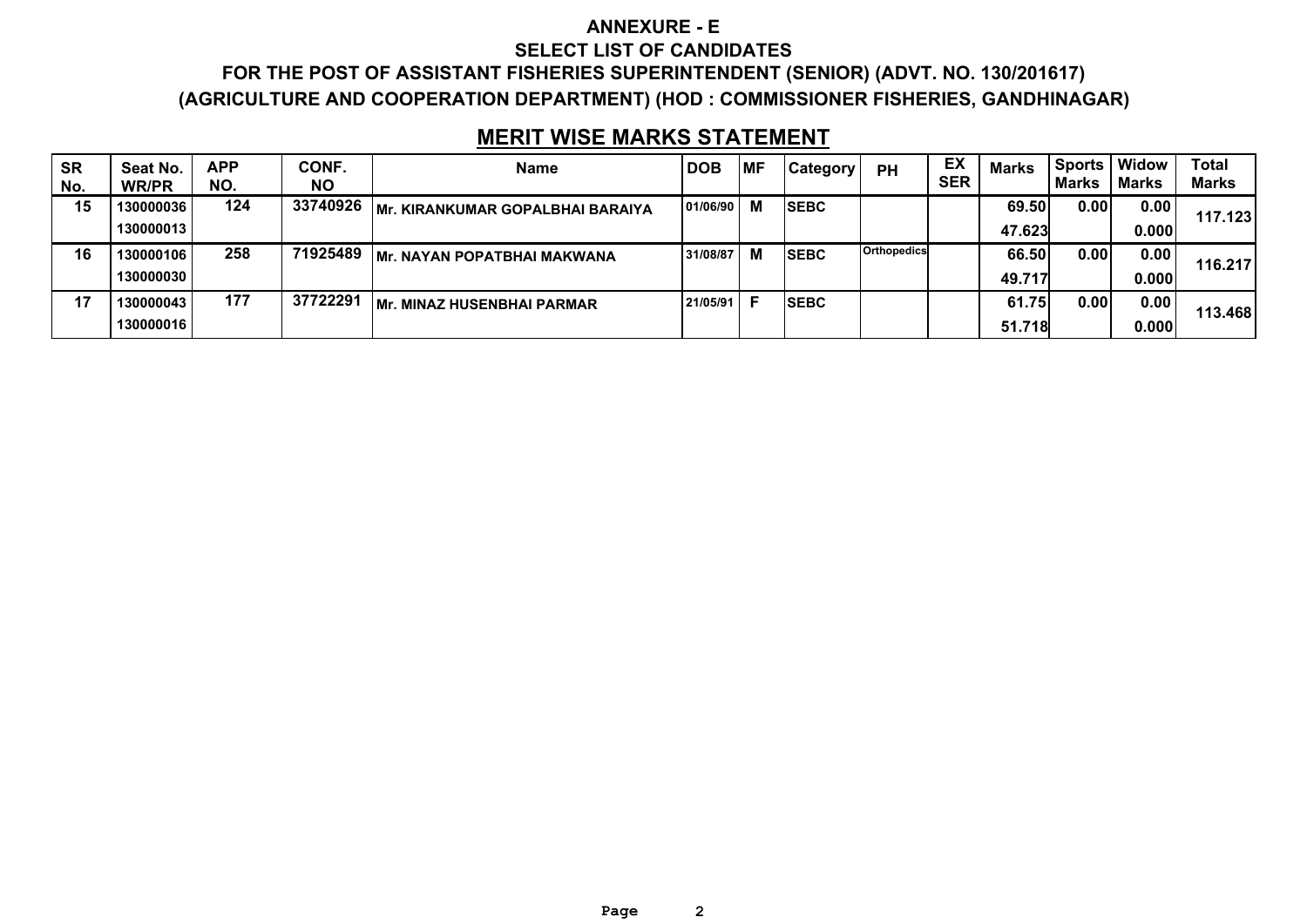|                               | Advt. No. 130/201617<br><b>ASSISTANT FISHERIES SUPERINTENDENT (SENIOR)</b><br>SELECT LIST CATEGORY WISE CUT OFF MARKS |  |  |  |  |  |  |  |  |  |  |  |
|-------------------------------|-----------------------------------------------------------------------------------------------------------------------|--|--|--|--|--|--|--|--|--|--|--|
| General                       | <b>SC</b><br><b>SEBC</b>                                                                                              |  |  |  |  |  |  |  |  |  |  |  |
| 131.470<br>127.375<br>113.468 |                                                                                                                       |  |  |  |  |  |  |  |  |  |  |  |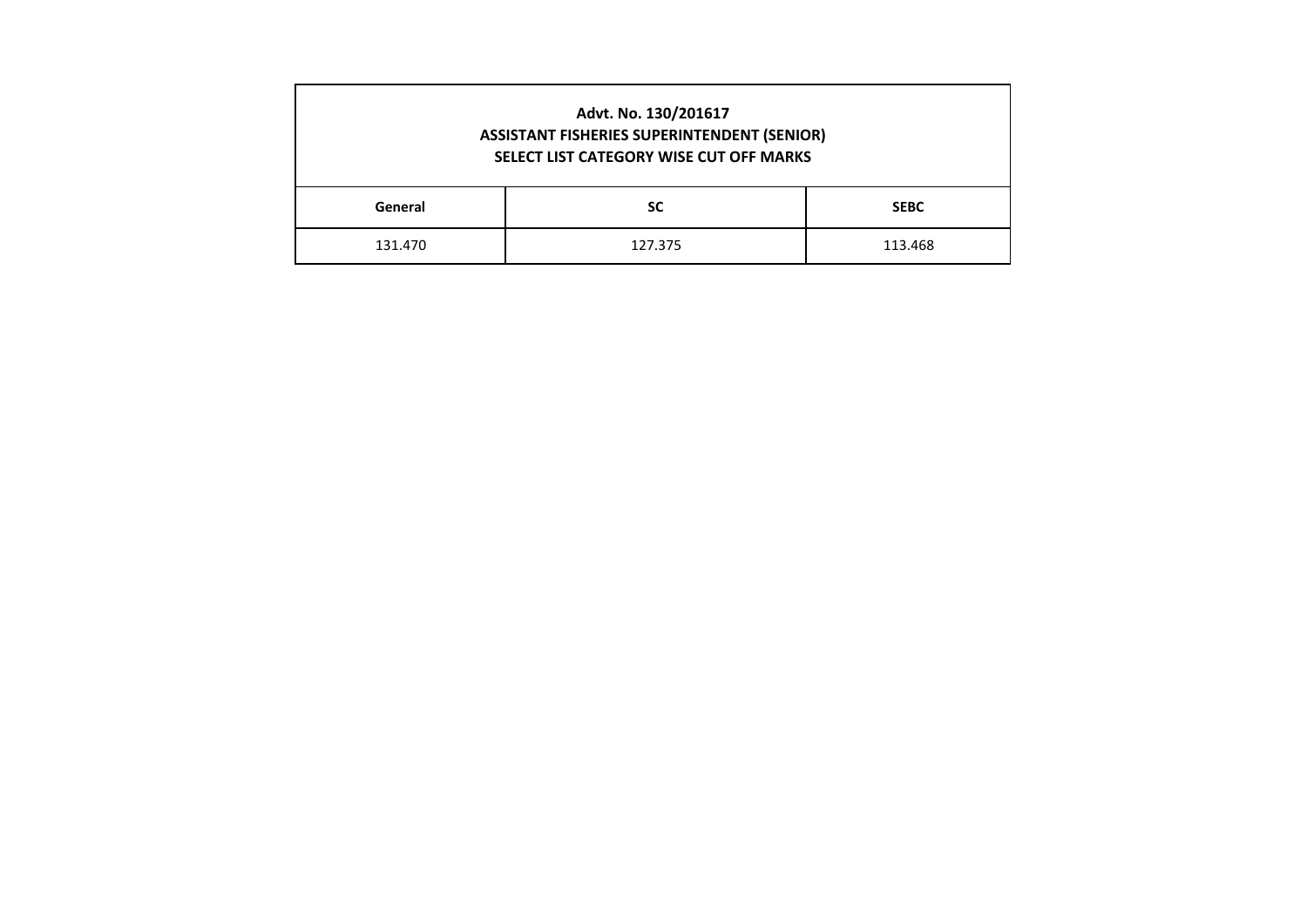## **ANNEXURE - F**

### **WAITING LIST OF CANDIDATES**

## **FOR THE POST OF ASSISTANT FISHERIES SUPERINTENDENT (SENIOR) (ADVT. NO. 130/201617)**

## **(AGRICULTURE AND COOPERATION DEPARTMENT) (HOD : COMMISSIONER FISHERIES, GANDHINAGAR)**

## **MERIT WISE MARKS STATEMENT**

| <b>SR</b><br>No. | Seat No.<br>WR/PR      | CONF.<br>NO. | <b>Name</b>                         | <b>DOB</b> | <b>MF</b> | Category    | <b>PH</b> | EX.<br><b>SER</b> | Marks<br>WR/PR  | <b>Sports</b><br>Marks | Widow<br>Marks | <b>Total</b><br><b>Marks</b> |
|------------------|------------------------|--------------|-------------------------------------|------------|-----------|-------------|-----------|-------------------|-----------------|------------------------|----------------|------------------------------|
|                  | 130000009<br>130000002 | 15555777     | Mr. JIGNESH LAXMAN ANJANI           | 07/06/85   | M         | General     |           |                   | 71.00<br>55.693 | 3.55                   | 0.00<br>0.000  | 130.243                      |
| $\overline{2}$   | 130000101<br>130000028 | 69612985     | <b>Mr. BHARGAV HARESHBHAI BHATT</b> | 19/10/85   | M         | General     |           |                   | 61.50<br>65.207 | 0.00                   | 0.00<br>0.000  | 126.707                      |
| 3                | 130000116<br>130000031 | 86920574     | Mr. VIPULKUMAR MULAJIBHAI SOLANKI   | 01/06/89   | M         | <b>SC</b>   |           |                   | 69.25<br>54.373 | 0.00                   | 0.00<br>0.000  | 123.623                      |
| 4                | 130000019<br>130000006 | 21947238     | <b>Ms. UPASANA DHIRAJLAL VYAS</b>   | 12/11/92   | F         | General     |           |                   | 63.00<br>59.727 | 0.00                   | 0.00<br>0.000  | 122.727                      |
| 5                | 130000018<br>130000005 | 21138818     | <b>Mr. RAVI CHUNILAL VAISHYA</b>    | 11/04/90   | M         | <b>SEBC</b> |           |                   | 60.75<br>35.917 | 0.00                   | 0.00<br>0.000  | 96.667                       |

 **નધઃ િત ા માંક - 5 બેઠક માંકઃ 130000018 / 130000005 પરના ઉમેદવારના અસલ માણપોની ચકાસણી બાક હોઇ**  તેઓનો પ્રતિક્ષા યાદીમાં થયેલ સમાવેશ તેઓના અસલ પ્રમાણપત્રોની ચકાસણીને આધીન રહેશે.

## **WAITING LIST CATEGORY WISE CUT OFF MARKS**

| General | General<br>Female | SC      | <b>SEBC</b> |
|---------|-------------------|---------|-------------|
| 126.707 | 122 727           | 123.623 | 96.667      |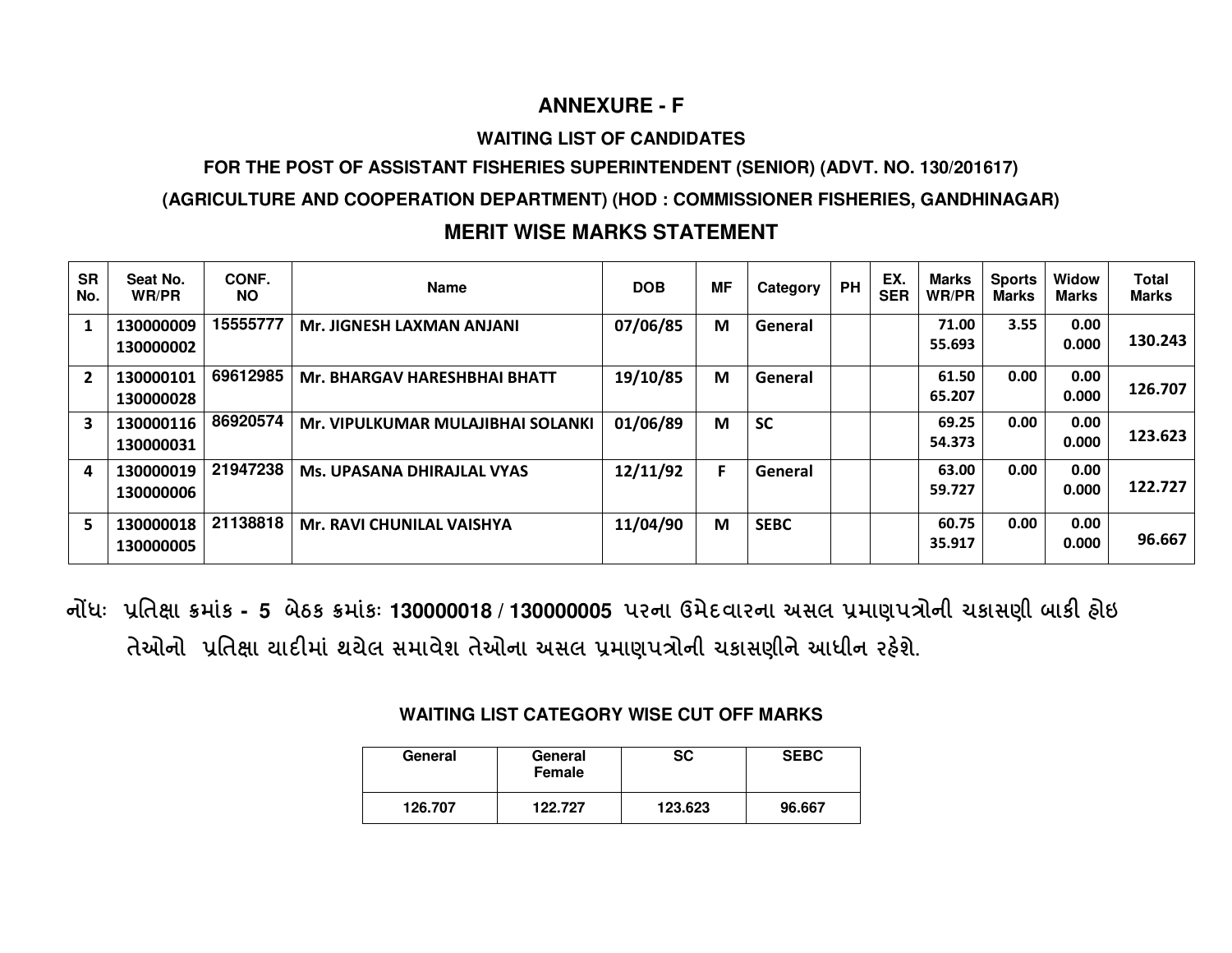## **ANNEXURE - A LIST OF CANDIDATES ABSNET / DISQUALIFY IN DOCUMENT VERIFICATION**

## **FOR THE POST OF ASSISTANT FISHERIES SUPERINTENDENT (SENIOR) (ADVT. NO. 130/201617) (AGRICULTURE AND COOPERATION DEPARTMENT) (HOD : COMMISSIONER FISHERIES, GANDHINAGAR)**

| <b>SR</b><br>No. | Seat No.<br><b>WR/PR</b> | APP<br>NO. | CONF.<br><b>NO</b> | <b>Name</b>                         | <b>DOB</b> | MF | <b>Category</b>           | <b>Marks</b>    | <b>Sports</b><br><b>Marks</b> | Widow<br><b>Marks</b> | <b>Total</b><br><b>Marks</b> | Remarks                                                                             |
|------------------|--------------------------|------------|--------------------|-------------------------------------|------------|----|---------------------------|-----------------|-------------------------------|-----------------------|------------------------------|-------------------------------------------------------------------------------------|
|                  | 130000034<br>130000012   | 97         | 33138720           | IMs.<br>. JALPA ARJANBHAI CHUDASAMA | 21/10/85   |    | <b>IGENERAL</b><br>(SEBC) | 63.75<br>67.178 | 0.00                          | 0.00<br>0.000         |                              | <b>DISQUALIFIED (DO NOT FULFILL  </b><br>130.928 REQUIRED EXPERIENCE AS<br>PER R.R. |